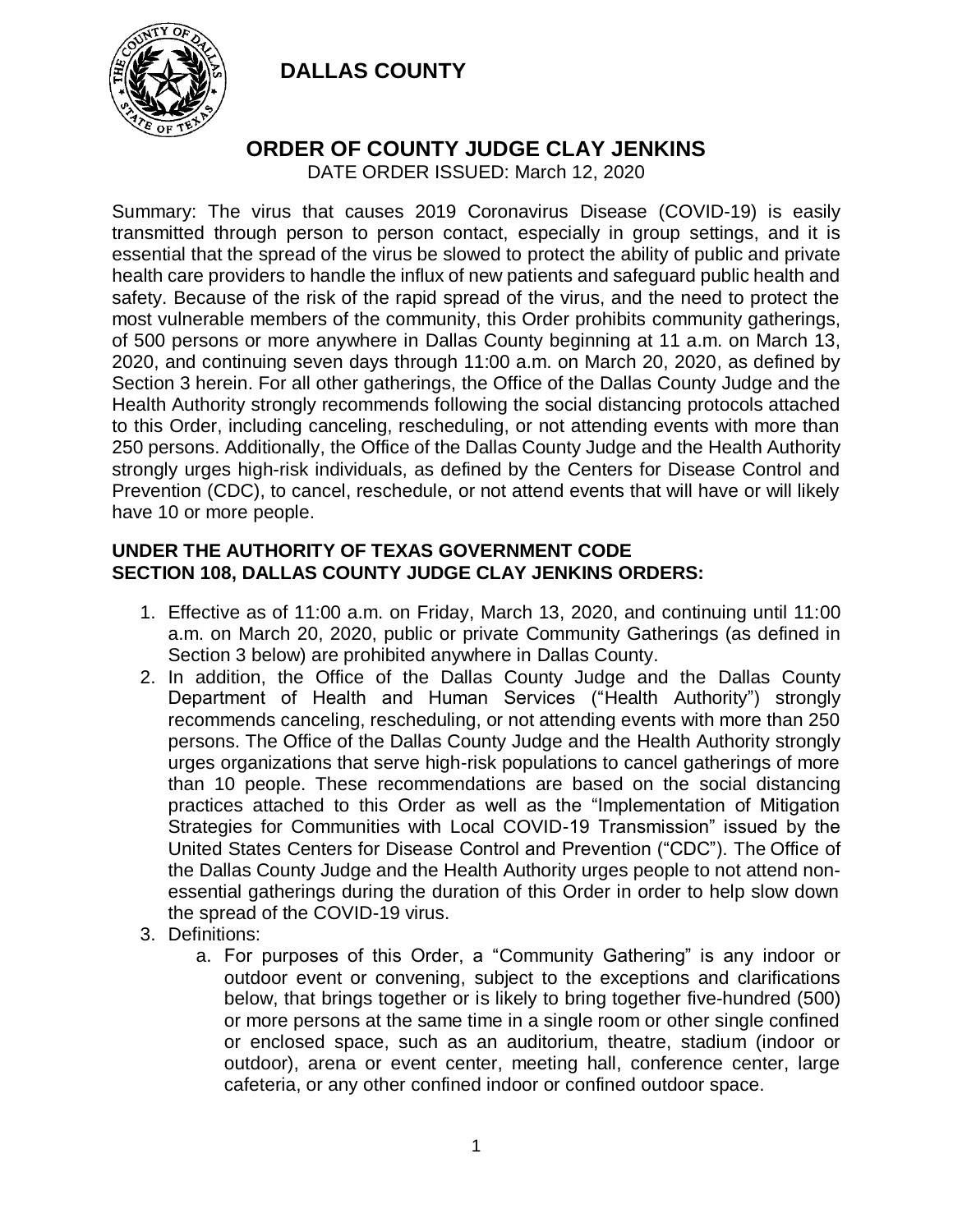

- b. An outdoor "Community Gathering" under this Order is limited to events in confined outdoor spaces, which means an outdoor space that (i) is enclosed by a fence, physical barrier, or other structure and (ii) where people are present and they are within arm's length of one another for extended periods.
- **c. This Order also does not prohibit gatherings of people in multiple, separate enclosed spaces in a single building such as a multiplex movie theater, school or office tower, so long as 500 people are not present in any single space at the same time. This Order also does not prohibit the use of enclosed spaces where 500 or more people may be present at different times during the day, so long as 500 or more people are not present in the space at the same time. For any gathering covered by this subsection c., the Office of the Dallas County Judge and the Health Authority strongly encourages compliance with the attached Social Distancing Recommendations, including providing hand sanitizer and tissues and increasing cleaning of commonly touched surfaces.**
- d. For purposes of clarity, a "Community Gathering" does not include the following so long as visitors are generally not within arm's length of one another for extended periods:
	- i. (i) spaces where 500 or more persons may be in transit or waiting for transit such as airports, bus stations or terminals; (ii) office space or residential buildings; (iii) grocery stores, shopping malls, or other retail establishments where large numbers of people are present but it is unusual for them to be within arm's length of one another for extended periods; and (iv) hospitals and medical facilities. In all such settings, the Office of the Dallas County Judge and the Health Authority recommends following the attached Social Distancing Recommendations, and personal hygiene measures such as hand sanitizer and tissues should be provided when possible.
- 4. This Order shall be effective until 11:00 a.m. on March 20, 2020, or until it is either rescinded, superseded, or amended pursuant to applicable law.
- 5. The County of Dallas must promptly provide copies of this Order by posting on the Dallas County Health and Human Services website. In addition, the owner, manager, or operator of any facility that is likely to be impacted by this Order is strongly encouraged to post a copy of this Order onsite and to provide a copy to any member of the public asking for a copy. If any subsection, sentence, clause, phrase, or word of this Order or any application of it to any person, structure, gathering, or circumstance is held to be invalid or unconstitutional by a decision of a court of competent jurisdiction, then such decision will not affect the validity of the remaining portions or applications of this Order.

### **IT IS SO ORDERED**

#### **CLAY JENKINS DALLAS COUNTY JUDGE**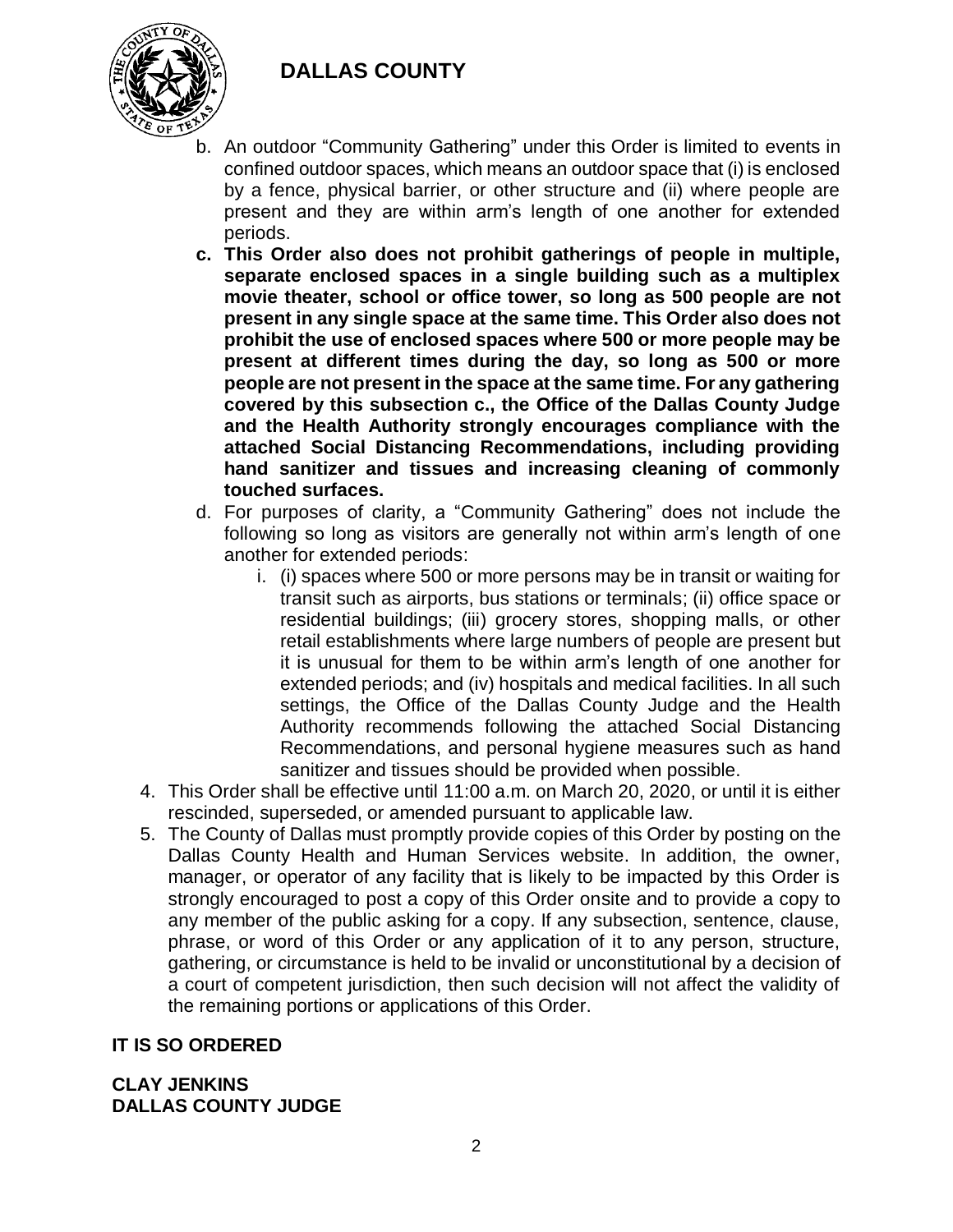

## **DCHHS Social Distancing Recommendations**

#### **1) Vulnerable Populations: Limit Outings**

- Vulnerable populations include people who are:
	- o 60 years old and older.
	- o People with certain health conditions such as heart disease, lung disease, diabetes, kidney disease and weakened immune systems.
- For vulnerable populations, don't go to gatherings (of 10 people or more) unless it is essential. If you can telecommute, you should. Avoid people who are sick.

#### **2) Workplace and Businesses: Minimize Exposure**

- Suspend nonessential employee travel.
- Minimize the number of employees working within arm's length of one another, including minimizing or canceling large in-person meetings and conferences.
- Urge employees to stay home when they are sick and maximize flexibility in sick leave benefits.
- Do not require a doctor's note for employees who are sick.
- Consider use of telecommuting options.
- Some people need to be at work to provide essential services of great benefit to the community. They can take steps in their workplace to minimize risk.

#### **3) Large Gatherings: Cancel Non-essential Events**

- Recommend cancelling or postponing large gatherings, such as concerts, sporting events, conventions or large community events.
- Do not attend any events or gatherings if sick.
- For events that aren't cancelled, we recommend:
	- o Having hand washing capabilities, hand sanitizers and tissues available.
	- $\circ$  Frequently cleaning high touch surface areas like counter tops and hand rails.
	- $\circ$  Finding ways to create physical space to minimize close contact as much as possible.

#### **4) Schools: Safety First**

- Do not have your child attend school if sick.
- If you have a child with chronic health conditions, consult the child's doctor about school attendance.
- Schools should equip all classrooms with hand sanitizers and tissues.
- Recommend rescheduling or cancelling medium to large events that are not essential.
- Explore remote teaching and online options to continue learning.
- Schools should develop a plan for citywide school closures, and families should prepare for potential closures.